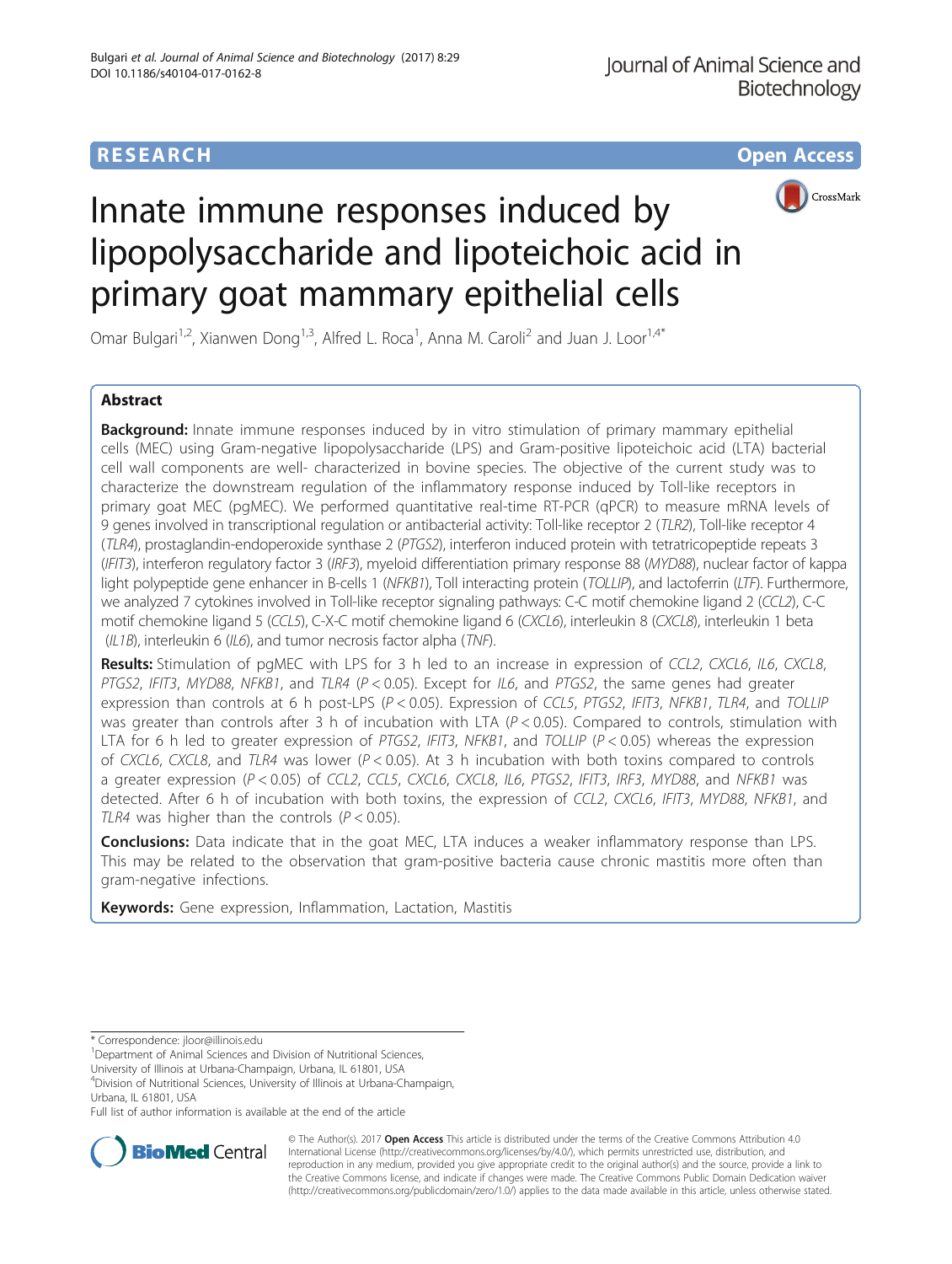## Background

Mastitis is the most prevalent disease in dairy cattle, causing the largest economic losses to the industry. The economic impact of mastitis on the U.S. dairy industry was estimated at \$2 billion in 2009 [\[1](#page-7-0)]. The transmission of microorganisms into the mammary gland may involve the transfer of pathogens from other animals directly, from the environment or from the milking process [\[2](#page-7-0)]. The most common causal agent of mastitis in goats is Staphylococcus aureus followed by Pasteurella haemolytica, Escherichia coli, Clostridium perfrigens, Streptococcus sp., Pseudomonas sp., and Nocardia sp. [\[3](#page-7-0)].

Severe clinical mastitis with systemic signs produced by S. aureus and E. coli may be due to the action of various cytotoxins and endotoxins leading to extensive tissue damage and systemic reactions in the animal [[2](#page-7-0), [3](#page-7-0)]. It is well established that mastitis modifies gene expression [\[4](#page-7-0), [5\]](#page-7-0) and decreases animal performance [[6, 7](#page-7-0)]. Toll-like receptors (TLR) play a central role in the innate immune system, and form a first line of defense against infections by recognizing pathogen associated molecular patterns [[8](#page-7-0)]. In the goat, 10 TLRs have been identified, designated TLR1-TLR10 [\[9](#page-7-0)]. In particular, TLR2 recognizes lipoteichoic acid (LTA), a major constituent of Grampositive bacteria, and TLR4 recognizes lipopolysaccharide (LPS) that is common to Gram-negative bacteria [\[8](#page-7-0)].

Innate immune responses induced by in vitro stimulation of primary mammary epithelial cells (pMEC) using LPS and LTA bacterial cell wall components are well characterized in bovine species. Numerous studies have demonstrated a potential role for TLR2 and TLR4 in the development of mastitis in dairy cattle [[10\]](#page-7-0), resistance to bacteria [\[11](#page-7-0)], and ability to affect the level of bacteria in milk [\[12](#page-8-0)]. Both LPS and LTA are able to cause an inflammatory response via TLR signaling [[13, 14\]](#page-8-0). Activated TLR2 and TLR4 induce a common signaling pathway known as myeloid differentiation primary response 88 (MYD88)-dependent [[15](#page-8-0)], and leads to the activation of kappa light polypeptide gene enhancer in B-cells 1 (NFKB1) and transcription of several proinflammatory genes [\[16](#page-8-0)].

Our hypothesis was that primary goat mammary epithelial cells (pgMEC) incubated with LPS or LTA have the capacity to mount innate immune responses that can be evaluated through changes in gene transcription. The objective of the present study was to characterize the downstream regulation of the inflammatory response induced by Toll-like receptors in pgMEC stimulated by LPS or LTA.

## Methods

## Cell culture and treatments

The pgMEC were isolated according to the method of Ogorevc and Dovč [[17](#page-8-0)]. A cell culture protocol was followed involving the use of growth medium and a lactogenic medium reported in previous studies performed in bovine mammary gland cells [\[18](#page-8-0)]. Goat pMEC stored in liquid nitrogen were thawed and cultured in growth medium composed of MEM/EBSS (GE Healthcare, Little Chalfont, United Kingdom) supplemented with 5 mg/L insulin (Thermo Fisher Scientific, Waltham, Massachusetts), 1 mg/L hydrocortisone (Sigma-Aldrich, St. Louis, Missouri), 5 μg/mL transferrin (Sigma-Aldrich), 5 μmol/L ascorbic acid (Sigma-Aldrich), 5 mmol/L sodium acetate (Thermo Fisher Scientific), 10 mL/L penicillin/streptomycin (Sigma-Aldrich), 10% fetal bovine serum (GE Healthcare), 1 mg/L progesterone (Sigma-Aldrich), 0.05% lactalbumin (Sigma-Aldrich), 0.05% α-lactose (Sigma-Aldrich). Media were prepared daily and filtered before use with 0.22 μm Filter Unity Millex MP (EMD Millipore, Billerica, Massachusetts). Thawed cells were seeded in 25 cm<sup>2</sup> flasks ( $10^6$ cells/flask) and cultured until confluence in 5 mL growth medium. At approximately 90% confluence, the cells were washed 3 times with 6 mL PBS (Thermo Fisher Scientific), split following the application of 3 mL 0.25% trypsin (GE Healthcare) and reseeded in new 75 mL flasks at a density of  $2.5 \times 10^6$  cells/flask (GE Healthcare) in 12 mL fresh growth medium. During growth and treatments the cells were incubated at 37 °C with 5%  $CO<sub>2</sub>$  in Incubator KMCC17T0 (Panasonic Healthcare, Tokyo, Japan). After three passages, six 6-well plates were reseeded,  $3 \times 10^5$ cells/well, in 2.5 mL growth medium.

On the basis of similar studies in bovine pMEC, due to the scarcity of studies on goat cells, agonists inducing an appreciable change in TLR-related genes were selected: LPS from Escherichia coli O55:B5 (Sigma-Al-drich) as TLR4 agonist [\[19](#page-8-0), [20\]](#page-8-0) and LTA from S. aureus (InvivoGen, San Diego, California) as TLR2 agonist [[21, 22\]](#page-8-0). The use of LPS from E. coli 055:B5 strain was also justified by the large number of publications demonstrating its agonist effect on TLR4 receptor in various cell types including mammary cells [[20](#page-8-0), [23](#page-8-0), [24\]](#page-8-0). The commercial LTA preparation was prepared by the n-butanol extraction method, which preserves its activity while avoiding contamination [[25](#page-8-0)].

After conducting a preliminary study, described in Additional file [1,](#page-7-0) aimed to select the incubation times and the most suitable concentrations for our purposes, the experiments were performed in 2.5 mL lactogenic medium using 1 μg/mL LPS, 20 μg/mL LTA, and the combination of both  $(L + L)$ . Lactogenic C medium was composed of Dulbecco's High Glucose Modified Eagle's Medium (GE Healthcare) supplemented with 5 mg/L insulin (Thermo Fisher Scientific), 1 mg/L hydrocortisone (Sigma-Aldrich), 5 μg/mL transferrin (Sigma-Aldrich), 5 μmol/L ascorbic acid (Sigma-Aldrich), 5 mmol/L sodium acetate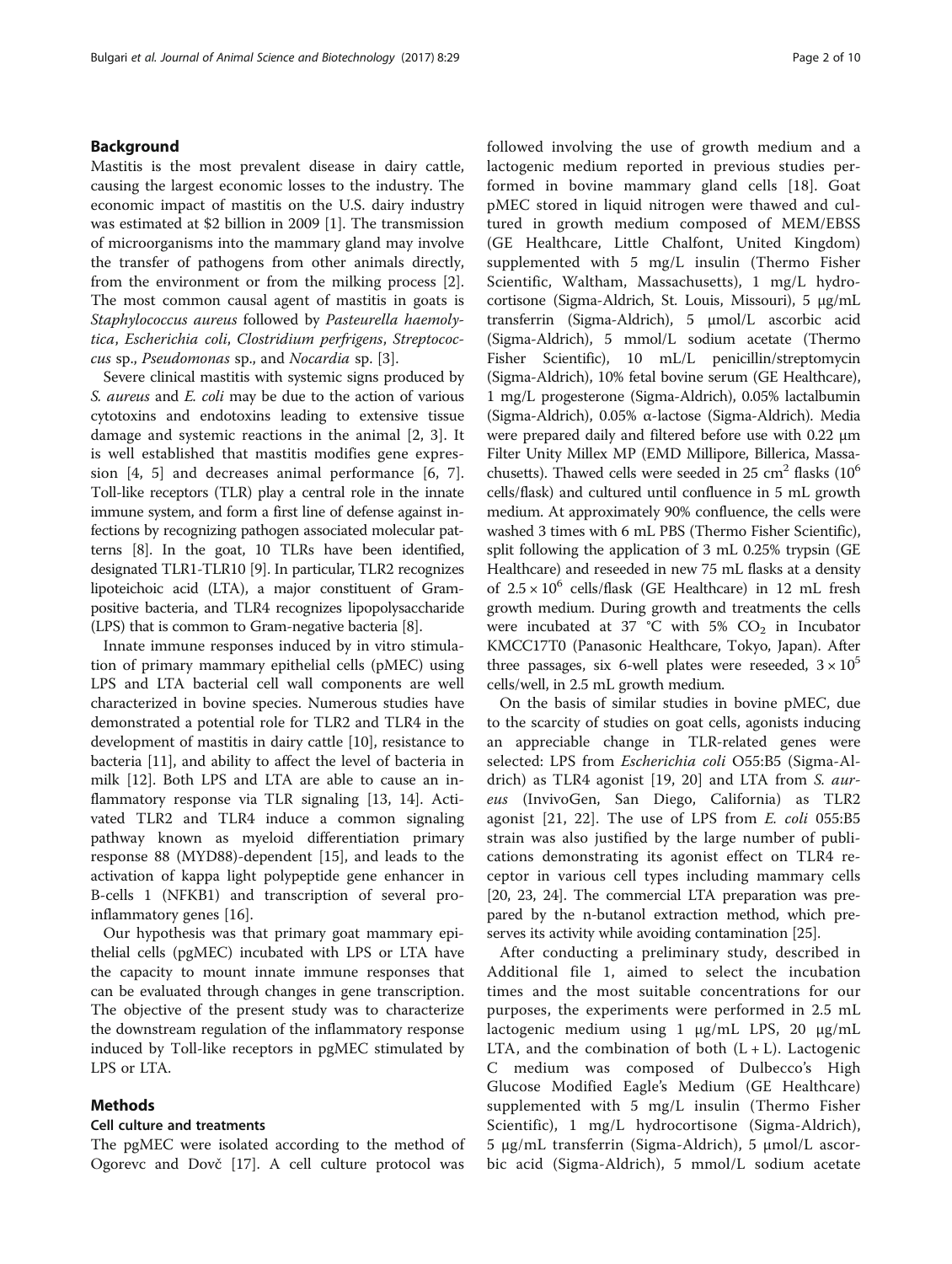(Thermo Fisher Scientific), 10 mL/L penicillin/ streptomycin (Sigma-Aldrich), 1 g/L bovine serum albumin (Sigma-Aldrich), 2.5 mg/L prolactin (Sigma-Aldrich). Triplicate cultures (1 μg/mL LPS; 20 μg/mL LTA; 1 μg/mL LPS + 20 μg/mL LTA) were performed at two incubation times (3 h, 6 h). After incubation, the cell culture supernatant was removed, cells were washed 3 times with PBS 1× and total RNA was extracted from the pgMEC layer. To check cell growth and confluence, a Light Inverted Microscope Primovert (Zeiss, Oberkochen, Germany) integrated with a high definition camera AxioCam ERc 5 s (Zeiss) was used.

### RNA extraction, purification, and quality assessment

All these procedures are described in detail in Additional file [1.](#page-7-0)

## Selection of genes, primer design, and quantitative RT-PCR

All these procedures are described in detail in Additional file [1.](#page-7-0)

## Statistical analysis

After normalization with the geometric mean of the internal control genes (ACTB, GAPDH, and UXT), the quantitative PCR data were  $log_2$ -transformed before statistical analysis to obtain a normal distribution. Statistical analyses were conducted using SAS (v 9.3; SAS Institute Inc., Cary, NC). Data were analyzed using the repeated statement ANOVA with PROC MIXED. The statistical model included time (T; 3 h and 6 h incubation), treatment (TRT; LPS, LTA, LPS + LTA and control), and their interactions  $(T \times TRT)$ as fixed effects. The Kenward-Roger statement was used for computing the denominator degrees of freedom, whereas spatial power was used as the covariance structure. Data were considered significant at a  $P \le 0.05$  level using the PDIFF statement in SAS. For ease of interpretation, the expression data reported as least squares means were  $log<sub>2</sub>$  back-transformed.

## Results

## Microscopy

To verify the aptitude of the cells to develop typical mammary epithelial structure in culture, we carried an overgrowth experiment without harvesting the cells. During cell growth, pgMEC formed a cobblestone-like monolayer (Fig. 1a) that developed into an epithelial island within 3 d (Fig. 1b). By d 8, a central cell cluster within the epithelial islands developed into dense cellular masses (Fig. 1c). Microscopic analysis did not reveal widespread cell death or presence of cellular debris. Our



observations are consistent with previous studies of cellular morphology of pMEC [\[19](#page-8-0), [26](#page-8-0), [27\]](#page-8-0).

## Gene expression

The quantitative PCR performance results are reported in Table [1.](#page-3-0) Results of the statistical analyses performed on the expression profiles are in Tables [2](#page-3-0) and [3](#page-4-0). The expression levels of IL1B, TNF and LTF were deemed undetectable (>30 Ct).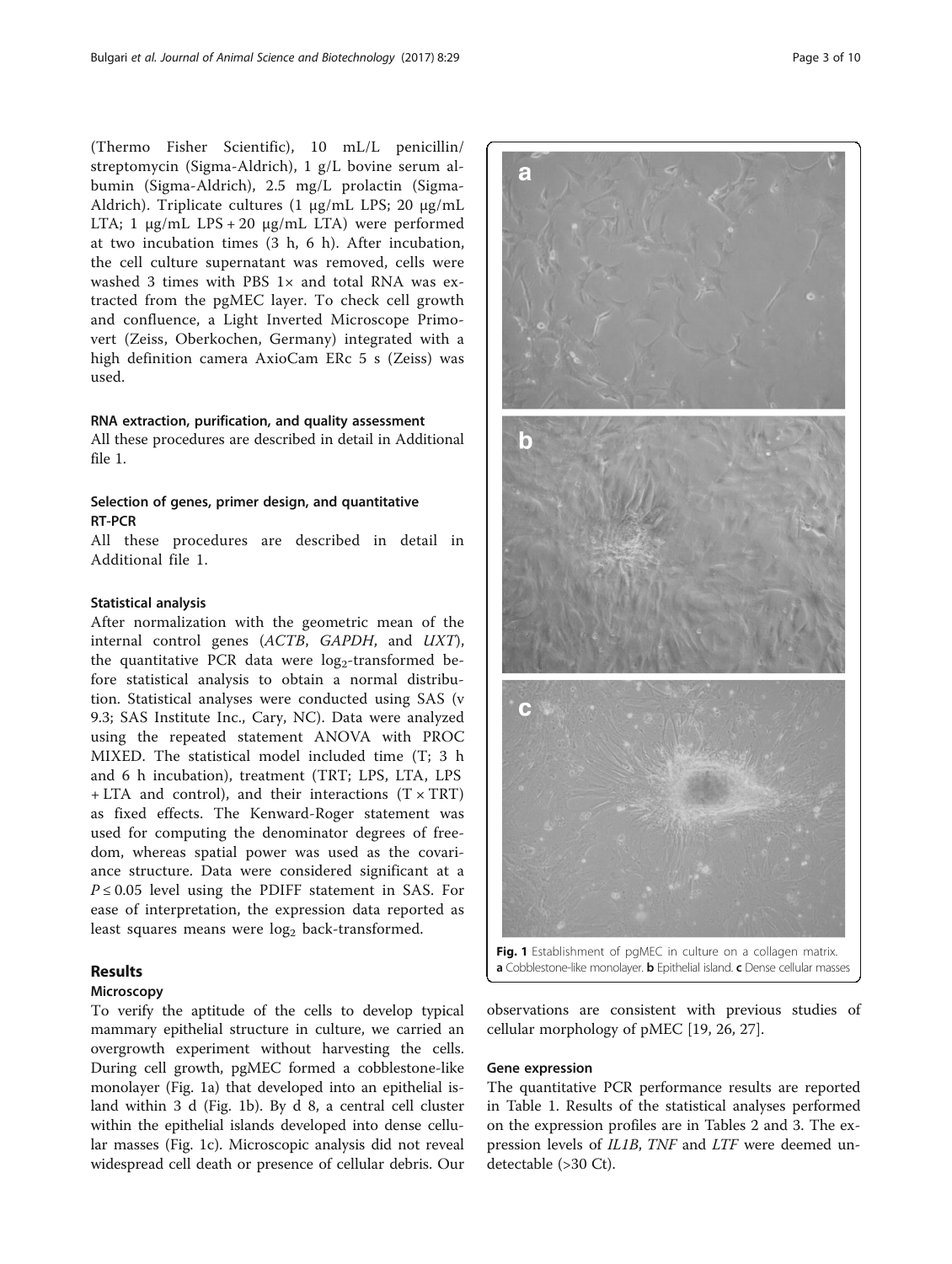TOLLIP 23.59 4.75 −3.35 0.995 1.989 <sup>a</sup>The median is calculated considering all time points and treatments b The median of ΔCt is calculated as [Ct gene - geometrical mean of Ct internal

controls] for each time point and treatment

<sup>c</sup>Slope of the standard curve

 ${}^{d}R^2$  stands for the coefficient of determination of the standard curve<br>
Efficiency is calculated as  $110^{(-1/5\text{lope})}$ <sup>e</sup>Efficiency is calculated as [10<sup>(-1/Slope)</sup>]

We observed a treatment effect for CCL2  $(P < 0.0001)$ , CCL5  $(P < 0.003)$ , CXCL6  $(P < 0.0001)$ , CXCL8  $(P <$ 0.0001), and *IL6*  $(P < 0.001)$  (Table 2). Incubation time affected CCL5 ( $P < 0.004$ ), CXCL6 ( $P < 0.01$ ) and CXCL8 genes  $(P < 0.0001)$  (Table 2). Several significant differences ( $P < 0.05$ ) were found for the interactions between treatment and time (Table [3](#page-4-0)). Details on these differences are illustrated as follows.

There was an overall increase in most transcript levels in the presence of LPS ( $P < 0.0001$ ), and both toxins ( $P <$ 0.001) with respects to controls. CCL2 transcription was higher in response to both toxins vs. LTA alone  $(P <$ 0.01). The combination of both toxins decreased ( $P <$ 0.001) CCL2 transcription compared to incubation with LPS alone. The highest transcript expression occurred in samples incubated for 3 h in the presence of LPS ( $P$  < 0.0001). Compared to 3 h, at 6 h incubation the CCL2 transcription was relatively higher in response to LTA  $(P < 0.05)$  and both toxins  $(P < 0.01)$ , but was lower in the presence of LPS alone  $(P < 0.03)$ .

After 3 h, CCL5 transcript levels increased in samples incubated with both toxins compared to LPS alone  $(P <$ 0.0001), LTA alone ( $P < 0.005$ ) and control samples ( $P <$ 0.0001). Incubation for 3 h with LTA alone increased CCL5 transcription with respect to controls  $(P < 0.05)$ . Although no time effect was detected at 3 h for CCL5

Table 2 Log<sub>2</sub> back-transformed LSM of gene transcription for treatment (TRT) and incubation time (T), SEM and P values for TRT and T

| Gene             | LSM TRT <sup>d</sup> |                   |                    |                   | LSM T               |                   | <b>SEM</b> |      | $P$ -value |          |
|------------------|----------------------|-------------------|--------------------|-------------------|---------------------|-------------------|------------|------|------------|----------|
|                  | Control              | <b>LPS</b>        | LTA                | $L + L$           | 3 h                 | 6 h               | <b>TRT</b> | T    | <b>TRT</b> | Τ        |
| Cytokines        |                      |                   |                    |                   |                     |                   |            |      |            |          |
| CCL <sub>2</sub> | 0.49 <sup>c</sup>    | 1.61 <sup>a</sup> | 0.54 <sup>c</sup>  | 0.80 <sup>b</sup> | 0.72                | 0.80              | 0.08       | 0.06 | < 0.0001   | 0.0637   |
| CCL5             | $1.64^{b}$           | 1.58 <sup>b</sup> | 1.65 <sup>b</sup>  | 1.91 <sup>a</sup> | $1.60^2$            | 1.78 <sup>y</sup> | 0.06       | 0.04 | 0.0022     | 0.0034   |
| CXCL6            | 0.43 <sup>c</sup>    | 1.58 <sup>a</sup> | 0.40 <sup>c</sup>  | 0.96 <sup>b</sup> | $0.78$ <sup>y</sup> | $0.66^z$          | 0.08       | 0.06 | < 0.0001   | 0.0093   |
| CXCL8            | 0.51 <sup>c</sup>    | $1.64^{a}$        | 0.43 <sup>c</sup>  | 0.97 <sup>b</sup> | $0.97$ <sup>y</sup> | $0.61^{z}$        | 0.12       | 0.09 | < 0.0001   | < 0.0001 |
| IL6              | $1.26^{b}$           | 2.65 <sup>a</sup> | $1.27^{b}$         | 1.90 <sup>a</sup> | 1.66                | 1.71              | 0.22       | 0.18 | 0.0004     | 0.8208   |
| Regulatory genes |                      |                   |                    |                   |                     |                   |            |      |            |          |
| IFIT3            | 1.01 <sup>c</sup>    | $1.13^{b}$        | 1.20 <sup>ab</sup> | 1.24 <sup>a</sup> | $0.95^{z}$          | 1.37 <sup>y</sup> | 0.04       | 0.03 | < 0.0001   | < 0.0001 |
| IRF3             | 1.05 <sup>b</sup>    | 1.09              | 1.13               | 1.19 <sup>a</sup> | $1.01^z$            | $1.22^{y}$        | 0.05       | 0.04 | 0.0818     | < 0.0001 |
| MYD88            | $1.73^{b}$           | 2.05 <sup>a</sup> | 1.81 <sup>b</sup>  | 2.11 <sup>a</sup> | $1.81^z$            | 2.03 <sup>y</sup> | 0.03       | 0.03 | < 0.0001   | < 0.0001 |
| NFKB1            | 1.13 <sup>c</sup>    | 1.49 <sup>a</sup> | $1.34^{b}$         | 1.51 <sup>a</sup> | $1.10^{z}$          | $1.68^y$          | 0.05       | 0.04 | < 0.0001   | < 0.0001 |
| PTGS2            | $1.05^{b}$           | 1.30 <sup>a</sup> | 1.32 <sup>a</sup>  | 1.29 <sup>a</sup> | $1.03^{z}$          | 1.48 <sup>y</sup> | 0.05       | 0.04 | < 0.0001   | < 0.0001 |
| TLR2             | 10.39                | 11.38             | 10.11              | 11.24             | 10.58               | 10.96             | 0.09       | 0.07 | 0.3747     | 0.5420   |
| TLR4             | 1.04 <sup>c</sup>    | 1.49 <sup>a</sup> | 1.04 <sup>c</sup>  | 1.22 <sup>b</sup> | 1.18                | 1.19              | 0.08       | 0.06 | < 0.0001   | 0.8645   |
| <b>TOLLIP</b>    | 0.96 <sup>b</sup>    | 0.96 <sup>b</sup> | 1.04 <sup>a</sup>  | 0.95 <sup>b</sup> | 0.98                | 0.97              | 0.02       | 0.01 | < 0.0001   | 0.3915   |

 $a$ -CDifferent letters represent significant differences between treatments ( $P < 0.05$ )

The letter a indicates higher transcript levels than b and c. The letter b indicates higher transcript levels than c

<sup>d</sup>Treatments: Control = incubation without toxins; LPS = incubation with 1 μg/mL lipopolysaccharide; LTA = incubation with 20 μg/mL lipoteichoic acid;  $L + L =$  incubation with the combination of both toxins

 $y$ <sup>-z</sup>Different letters represent significant differences between time points (P < 0.05). The letter y indicates higher transcript levels than z

<span id="page-3-0"></span>Table 1 Quantitative PCR performance of the measured genes

CCL2 28.62 9.66 −3.29 0.997 2.011 CCL5 28.95 10.05 −3.28 0.991 2.019 CXCL6 24.29 5.23 −3.19 0.999 2.060 CXCL8 29.26 10.34 −3.11 0.994 2.097 IFIT3 24.96 6.04 −3.07 0.993 2.117 IL6 29.11 10.12 −3.34 0.993 1.992 IRF3 24.16 5.27 −3.09 0.991 2.108 MYD88 24.62 5.71 −3.02 0.991 2.143 NFKB1 26.58 7.62 −2.91 0.996 2.204 PTGS2 27.47 8.49 −3.06 0.986 2.120 TLR2 28.51 9.64 −3.31 0.999 2.006 TLR4 30.20 11.28 −2.94 0.999 2.189

 $(R<sup>2</sup>)<sup>d</sup>$ 

Efficiency<sup>6</sup>

Gene Median Ct<sup>a</sup> Median ΔCt<sup>b</sup> Slope<sup>c</sup>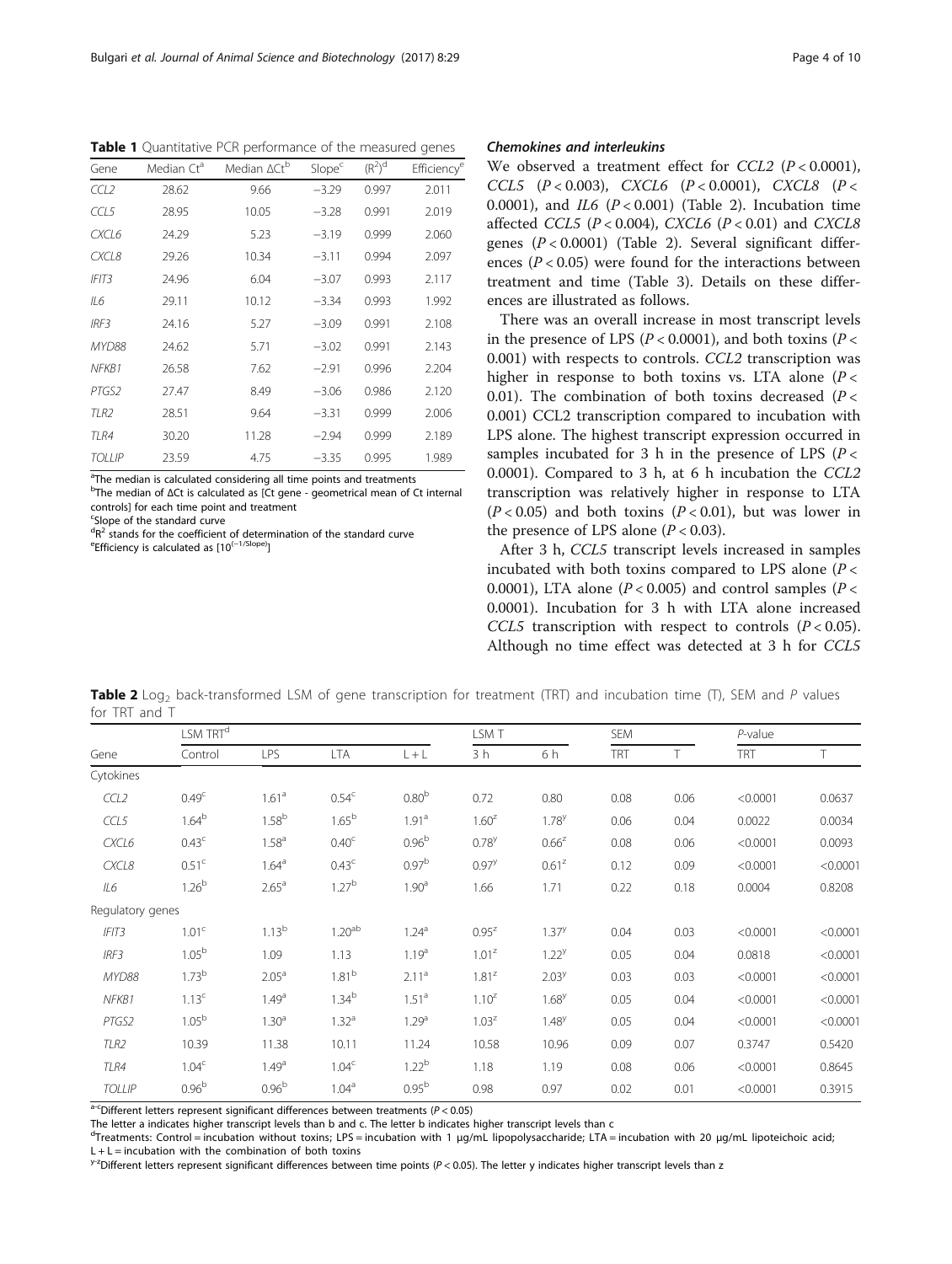<span id="page-4-0"></span>

| <b>Table 3</b> Log <sub>2</sub> back-transformed LSM of interactions between |
|------------------------------------------------------------------------------|
| treatment (TRT) and incubation time $(T)$ on gene transcription,             |
| SEM and P values for TRT $\times$ T                                          |

|                  |                | $LSM$ TRT <sup>d</sup> $\times$ T |                   | <b>SEM</b>            | $P$ value         |                |                |
|------------------|----------------|-----------------------------------|-------------------|-----------------------|-------------------|----------------|----------------|
| Gene             | T              | Control                           | LPS               | <b>LTA</b>            | $L + L$           | $TRT \times T$ | $TRT \times T$ |
| Cytokines        |                |                                   |                   |                       |                   |                |                |
| CCL <sub>2</sub> | 3 <sub>h</sub> | $0.45^{\circ}$                    | $1.83^{a,y}$      | $0.48^{c,z}$          | $0.69^{b,z}$      | 0.11           | 0.0040         |
|                  | 6 h            | 0.53 <sup>c</sup>                 | $1.41^{a,z}$      | $0.61^{c,y}$          | $0.94^{b,y}$      |                |                |
| CCL5             | 3h             | $1.40^{c,z}$                      | $1.45^{bc,z}$     | 1.62 <sup>b</sup>     | 2.00 <sup>a</sup> | 0.07           | 0.0018         |
|                  | 6 h            | 1.91 <sup>y</sup>                 | 1.72 <sup>y</sup> | 1.68                  | 1.83              |                |                |
| CXCL6            | 3h             | 0.43 <sup>c</sup>                 | 1.67 <sup>a</sup> | $0.51$ <sup>c,y</sup> | 0.99 <sup>b</sup> | 0.12           | 0.0274         |
|                  | 6 h            | 0.44 <sup>c</sup>                 | $1.49^{\circ}$    | $0.32^{d,z}$          | 0.93 <sup>b</sup> |                |                |
| CXCL8            | 3h             | 0.49 <sup>c</sup>                 | $2.17^{a,y}$      | $0.62^{c,y}$          | $1.34^{b,y}$      | 0.17           | 0.0085         |
|                  | 6 h            | 0.52 <sup>b</sup>                 | $1.24^{a,z}$      | $0.30^{\mathrm{c,z}}$ | $0.70^{b,z}$      |                |                |
| IL6              | 3 <sub>h</sub> | $1.01^{b}$                        | 3.01 <sup>a</sup> | $1.15^{b}$            | 2.17 <sup>a</sup> | 0.28           | 0.1423         |
|                  | 6 h            | 1.57                              | 2.33              | 1.41                  | 1.66              |                |                |
| Regulatory genes |                |                                   |                   |                       |                   |                |                |
| IFIT3            | 3 <sub>h</sub> | $0.85^{b,z}$                      | $0.96^{a,z}$      | $0.96^{a,z}$          | $1.05^{a,z}$      | 0.05           | 0.5151         |
|                  | 6 h            | $1.19^{b,y}$                      | $1.34^{a,y}$      | $1.48^{a,y}$          | $1.47^{a,y}$      |                |                |
| IRF <sub>3</sub> | 3 <sub>h</sub> | $0.94^{b,z}$                      | $1.01^{z}$        | $0.99^{2}$            | $1.12^a$          | 0.07           | 0.3942         |
|                  | 6 h            | $1.18^{y}$                        | 1.18 <sup>y</sup> | $1.28^y$              | 1.26              |                |                |
| MYD88            | 3 <sub>h</sub> | $1.64^{b,z}$                      | $1.95^{a,z}$      | $1.67^{b,z}$          | 2.02 <sup>a</sup> | 0.05           | 0.7335         |
|                  | 6 h            | $1.82^{b,y}$                      | $2.16^{a,y}$      | $1.96^{b,y}$          | 2.20 <sup>a</sup> |                |                |
| NFKB1            | 3 h            | $0.93^{b,z}$                      | $1.18^{a,z}$      | $1.12^{a,z}$          | $1.21^{a,z}$      | 0.06           | 0.5318         |
|                  | 6 h            | $1.37^{c,y}$                      | $1.88^{a,y}$      | $1.62^{b,y}$          | $1.90^{a,y}$      |                |                |
| PTGS2            | 3 h            | $0.85^{b,z}$                      | $1.12^{a,z}$      | $1.07^{a,z}$          | $1.12^{a,z}$      | 0.07           | 0.2535         |
|                  | 6 h            | $1.31^{b,y}$                      | 1.50 <sup>y</sup> | $1.63^{a,y}$          | 1.48 <sup>y</sup> |                |                |
| TLR <sub>2</sub> | 3h             | 9.46                              | 10.76             | 10.80                 | 11.41             | 0.12           | 0.2028         |
|                  | 6 h            | 11.41                             | 12.04             | 9.47                  | 11.07             |                |                |
| TLR4             | 3 <sub>h</sub> | 0.99 <sup>c</sup>                 | $1.42^{\circ}$    | $1.28^{ab,y}$         | $1.08^{bc,z}$     | 0.10           | < 0.0001       |
|                  | 6 h            | 1.09 <sup>b</sup>                 | 1.57 <sup>a</sup> | $0.85^{c,z}$          | $1.37^{a,y}$      |                |                |
| TOLLIP           | 3 <sub>h</sub> | 0.96 <sup>b</sup>                 | 0.97 <sup>b</sup> | 1.03 <sup>a</sup>     | 0.97 <sup>b</sup> | 0.03           | 0.3689         |
|                  | 6 h            | 0.96 <sup>b</sup>                 | $0.94^b$          | 1.06 <sup>a</sup>     | $0.94^b$          |                |                |

a-cDifferent letters represent significant differences between treatments within the same incubation time ( $P < 0.05$ ). The letter a indicates higher transcript levels than b and c. The letter b indicates higher transcript levels than c <sup>d</sup>Treatments: LPS = incubation with 1 μg/mL lipopolysaccharide; LTA = incubation with 20  $\mu$ g/mL lipoteichoic acid; L + L = incubation with the combination of both toxins; Control = incubation without toxins  $\mathscr{C}^2$ Different letters represent significant differences between time points within the same treatment ( $P < 0.05$ ). The letter y indicates higher transcript levels than z

regardless of treatment, after 6 h the expression of CCL5 increased with LPS alone  $(P < 0.02)$  and in the controls  $(P < 0.0001)$ .

After 3 and 6 h, treatments with LPS alone or in combination with LTA increased CXCL6 transcription ( $P <$ 0.0001) when compared to controls and LTA alone. At 3 h ( $P < 0.0001$ ) and 6 h ( $P < 0.001$ ) of incubation, LPS alone increased CXCL6 transcription compared to the incubation with both toxins. A time dependent effect was detected only in samples incubated with LTA, with a decrease of expression in samples incubated for 6 vs. 3 h  $(P < 0.001)$ . After 3 h, the CXCL8 transcription was higher in LPS samples vs. controls  $(P < 0.0001)$ , LTA alone  $(P < 0.0001)$  and both toxins  $(P<0.01)$ . After 6 h, transcription was higher in controls vs. LTA alone  $(P < 0.01)$  but lower in controls vs. LPS alone  $(P < 0.0001)$ . Furthermore, after 6 h CXCL8 transcription was higher for LPS alone compared to LTA alone  $(P < 0.0001)$ , both toxins vs. LTA alone  $(P$  $< 0.0001$ ), or LPS alone vs. both toxins ( $P < 0.002$ ). Although no time effect was detected at 3 h for CXCL8 regardless of treatment, after 6 h, the expression of CXCL8 decreased with LPS alone  $(P < 0.002)$ , LTA alone ( $P < 0.0001$ ) and both toxins ( $P < 0.001$ ).

Incubation for 3 h with both toxins increased IL6 transcription vs. controls  $(P < 0.005)$  and LTA alone  $(P < 0.02)$ . After 3 h incubation, LPS alone increased IL6 transcript levels compared to controls and LTA alone  $(P < 0.001)$ .

## Other regulatory genes

A treatment effect  $(P < 0.0001)$  was detected for transcription of IFIT3, MYD88, NFKB1, PTGS2, TLR4 and TOLLIP whereas incubation time affected IFIT3, IRF3,  $MYD88$ , NFKB1 and PTGS2 transcription (P < 0.0001) (Table [2](#page-3-0)). Several significant differences  $(P < 0.05)$  occurred for the interactions between treatment and incubation time (Table 3). Details on these differences are illustrated below.

After 3 h, IFIT3 transcript levels were lower in controls vs. LPS  $(P < 0.04)$ , LTA  $(P < 0.03)$  and both  $(P < 0.04)$ 0.001). The same trend occurred after 6 h when IFIT3 transcription was lower in controls vs. LPS  $(P < 0.04)$ , LTA ( $P < 0.001$ ) and both ( $P < 0.001$ ). Incubation (6 h vs. 3 h) always increased  $(P < 0.0001)$  IFIT3 transcript levels. We found higher *IRF3* transcript levels in samples incubated with both toxins vs. controls  $(P < 0.01)$  after 3 h incubation. A time dependent increase occurred for LPS  $(P < 0.03)$ , LTA  $(P < 0.001)$  and controls  $(P < 0.002)$ .

After 3 h, MYD88 transcript levels were lower in controls than LPS  $(P < 0.001)$  or both toxins  $(P < 0.0001)$ , whereas LTA generated lower transcript levels than LPS alone ( $P < 0.003$ ) or in combination with LTA ( $P <$ 0.001). After 6 h, MYD88 transcript levels were lower in controls than LPS ( $P < 0.001$ ) or both toxins ( $P < 0.001$ ), whereas LTA generated lower MYD88 transcript levels than LPS alone  $(P < 0.05)$  or in combination with LTA  $(P<0.02)$ . Incubation increased *MYD88* transcription in samples with LPS  $(P < 0.04)$ , LTA  $(P < 0.003)$  and controls  $(P < 0.04)$ .

Incubation increased NFKB1 transcription in all samples ( $P < 0.0001$ ). After 3 h, *NFKB1* transcript levels were lower in controls than LPS ( $P < 0.001$ ), LTA ( $P <$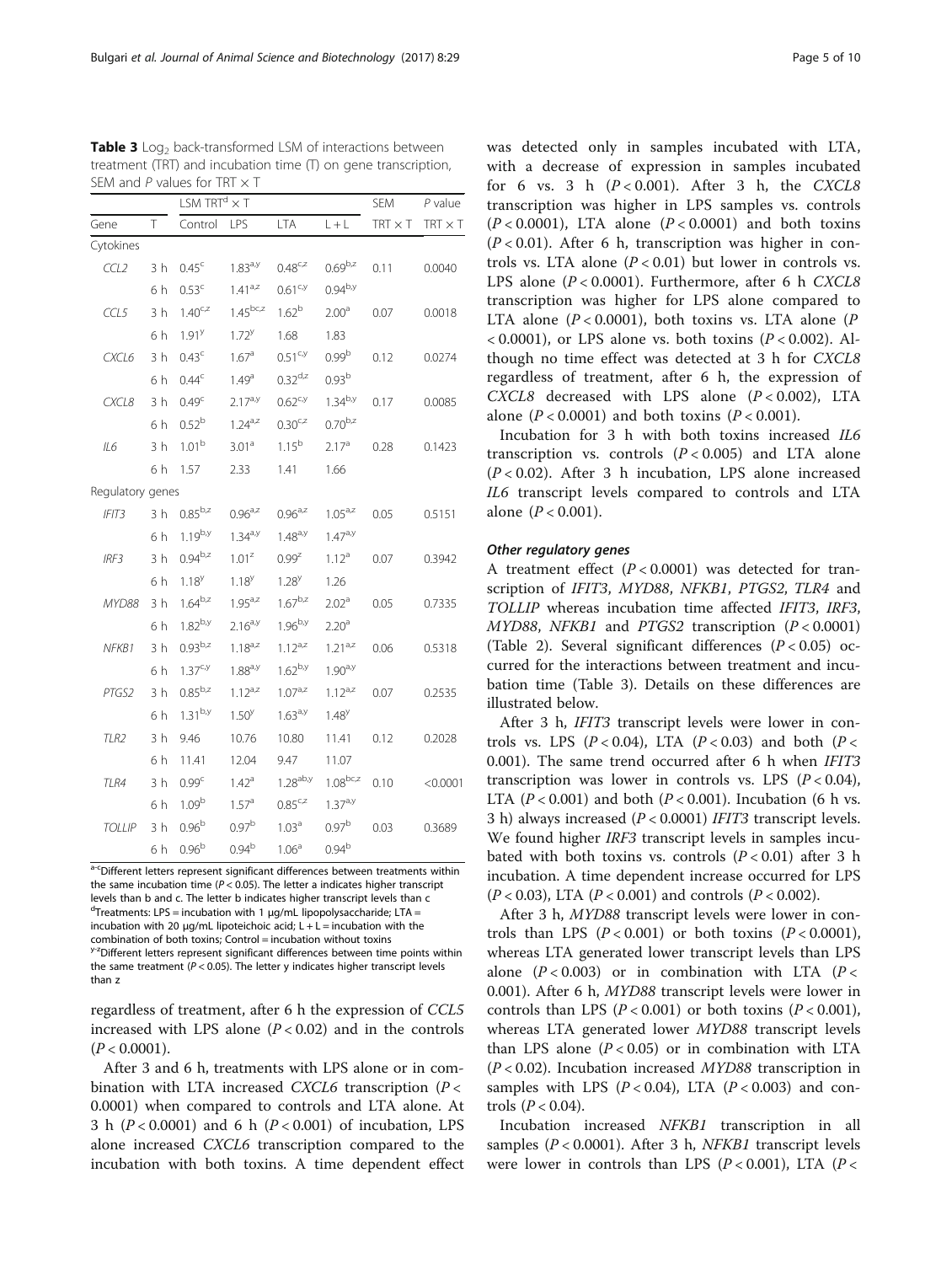0.002) and both  $(P < 0.0001)$ . After 6 h, NFKB1 transcription was lower in controls than LPS  $(P < 0.0001)$ , LTA  $(P < 0.01)$  and both  $(P < 0.0001)$ . Furthermore, at 6 h incubation, transcription was lower in LTA vs. LPS  $(P < 0.01)$  and both toxins  $(P < 0.01)$ .

After 3 h PTGS2 transcript levels were lower in controls vs. LPS ( $P < 0.001$ ), LTA ( $P < 0.002$ ) and both toxins  $(P < 0.001)$ . After 6 h only LTA increased PTGS2 transcript levels vs. controls  $(P < 0.004)$ . Incubation always increased  $PTGS2$  transcription, i.e. LPS ( $P <$ 0.0001), LTA  $(P < 0.0001)$ , both toxins  $(P < 0.001)$  and controls  $(P < 0.0001)$ .

After 3 h, TLR4 transcript levels were lower in controls than in the presence of LTA  $(P < 0.01)$  and LPS  $(P<0.001)$ . Moreover, TLR4 transcription was higher in samples incubated with LPS vs. both toxins (P < 0.005). After 6 h, TLR4 transcript levels were lower in LTA samples vs. controls  $(P < 0.01)$ , LPS  $(P < 0.0001)$ and both toxins  $(P < 0.0001)$ , in controls vs. LPS  $(P < 0.0001)$ 0.001) and both toxins  $(P < 0.02)$ . A time dependent increase was found in samples incubated with both toxins  $(P < 0.02)$  whereas a time dependent decrease occurred for LTA  $(P < 0.0001)$ .

After 3 h, TOLLIP transcript levels were significantly higher in samples incubated with LTA vs. controls  $(P < 0.02)$ , LPS  $(P < 0.03)$  and both toxins  $(P < 0.02)$ 0.03). After 6 h TOLLIP transcription was also higher for LTA vs. controls  $(P < 0.001)$ , LPS  $(P < 0.001)$  and both toxins  $(P < 0.0001)$ . No significant difference was found among treatments and time points in TLR2 transcription levels.

## **Discussion**

## Chemokines and interleukins

Chemokines regulate migration and adhesion of infiltrating cells to an inflamed lesion [[28\]](#page-8-0), and inhibition of chemokine expression or secretion significantly reduces cell infiltration [[29\]](#page-8-0). Resident tissue cells such as mesangial cells and inflammatory cells such as monocytes/macrophages stimulate expression and secretion of chemokines [\[30](#page-8-0)]. The chemokines CCL2 and CCL5, which belong to the "type I IFN chemokine signature", attract mainly monocytes, natural killer cells and activated lymphocytes [[31, 32](#page-8-0)]. Thus, interferon (IFN) signaling is considered a critical point for host resistance against different pathogens [[33\]](#page-8-0), although the end result may be beneficial or detrimental to the host depending on the circumstances [[34\]](#page-8-0). As reported previously in non-ruminants [[35](#page-8-0)], the differential expression of these IFN-regulated chemokines with LPS or LTA could indicate a stronger recruitment of monocytes and lymphocytes in the mammary tissue and milk.

The greater expression of CCL2 with LPS than LTA was consistent with data from a study with bovine pMEC incubated with LPS purified from E. coli strain O55:B5 [\[19](#page-8-0), [20\]](#page-8-0) or heat-inactivated E. coli [[36\]](#page-8-0), and the lack of effect of LTA isolated from Streptococcus pyogenes [\[19](#page-8-0)], S. aureus [[20\]](#page-8-0) or heat-inactivated S. aureus [\[36](#page-8-0)]. The down-regulation of CCL2 with  $L + L$ than LPS might have been due to an interaction between LPS and LTA. Recent work has led to the speculation that bifidobacteria could induce crosstolerance in bovine intestinal epithelial cells through their interaction with TLR2 [[37\]](#page-8-0). In addition, it has been speculated that pre-exposure to LTA and lipopeptides which trigger TLR2-mediated signaling led to tolerance to LPS [\[38](#page-8-0)]. The lack of LPS effect on CCL5 is in contradiction to a similar study with bovine MEC using 20 μg/mL LPS from E. coli O55:B5 [[20\]](#page-8-0). This discrepancy might be explained by the different concentrations used in the studies.

The chemokines CCL2 and CXCL6 have strong chemo-attractant activities [[39](#page-8-0)]. The up-regulation of CXCL6 with LPS is similar to a previous study where CCL2 and CXCL6 increased markedly upon LPS challenge of MEC [\[19](#page-8-0)]. Mastitis is strongly associated with increased somatic cell counts in milk, the majority of which is attributable to neutrophils and lymphocytes [[40](#page-8-0)]. Local production of pro-inflammatory cytokines in mammary tissue may have a strong influence on the activation state of the infiltrating neutrophils [[41\]](#page-8-0).

The temporal response in CXCL8 after 3 and 6 h in the presence of LPS is similar to results reported in a previous study incubating bovine MEC with 50 μg/mL LPS or 20 μg/mL LTA, where an initial increase of CXCL8 transcript levels after 2 h was followed by a decrease after 4 h in the presence of LTA and LPS [\[19](#page-8-0)]. In addition, a similar trend has been detected in a study performed with endometrial epithelial cells incubated with LPS where CXCL8 levels were higher after 3 h incubation vs. 6 h [[23\]](#page-8-0).

The cytokine *IL6* is a pleiotropic protein with a strong influence on inflammatory responses, and is a major effector of the acute-phase reaction [\[42\]](#page-8-0). Thus, the observation that LPS alone or in combination with LTA up-regulated IL6 only after 3 h could be explained by its quick mechanism of action, which was also reported previously in bovine MEC [[20](#page-8-0)].

## Other regulatory genes

The up-regulation of IFIT3 with LPS alone compared to controls at 3 and 6 h is consistent with a previous study with bovine MEC using 20  $\mu$ g/mL LPS from E. coli O55:B5 [[20\]](#page-8-0). Activation of TLR4 by LPS induces the MyD88-independent pathway that promotes the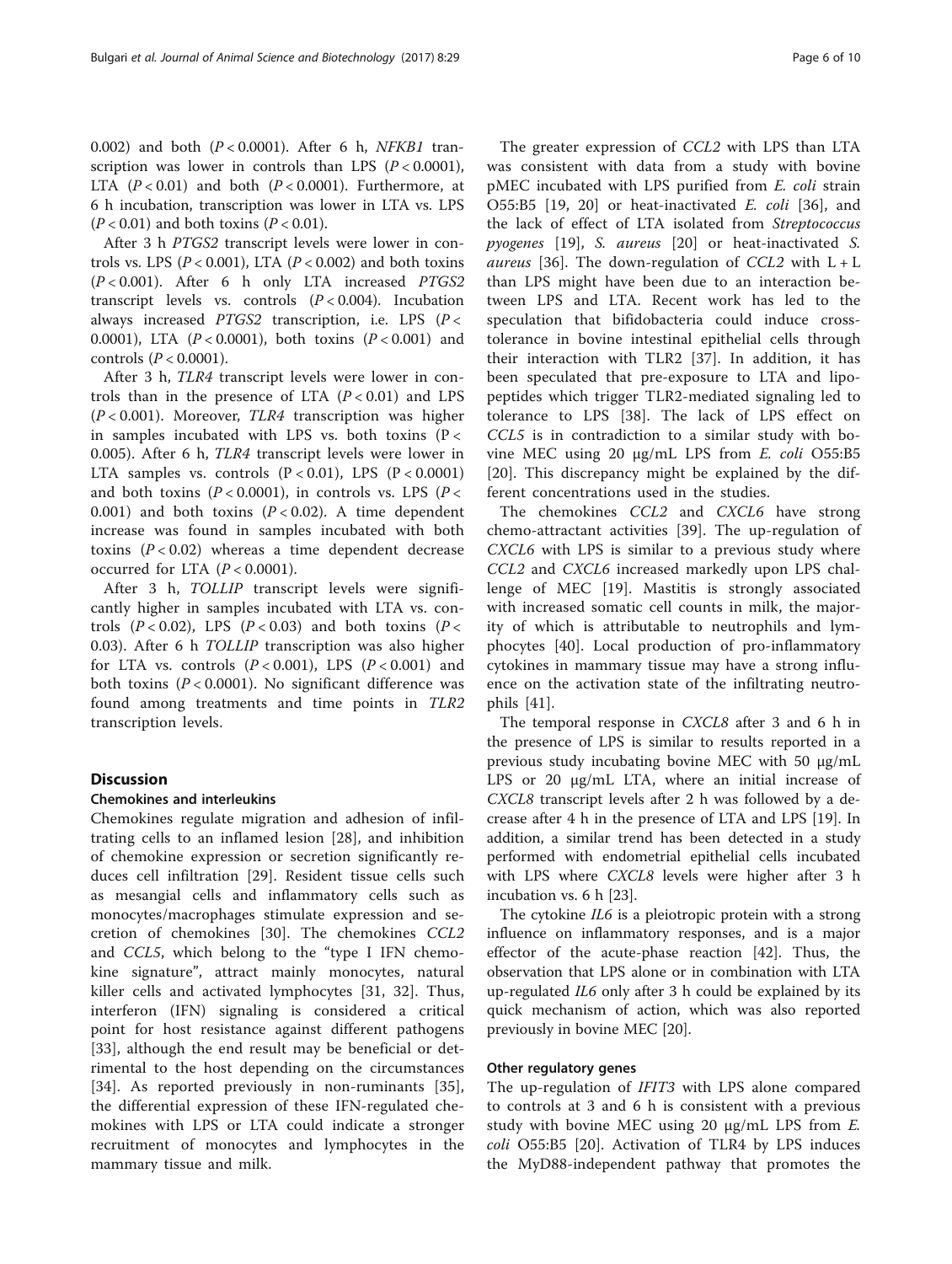internalization of the antigen-receptor LPS-TLR4 complex and activates interferon regulatory factor 3 (IRF3) [\[43](#page-8-0)]. The observed up-regulation of IFIT3 with LTA might have been due to the responsiveness of this gene to a large variety of exogenous molecules [[44\]](#page-8-0). The induction of the interferon induced protein with tetratricopeptide repeats (IFIT gene family) by different stimuli is based on the activation of interferon regulatory factors, which recognize the IFNstimulated response elements (ISRE) in the IFIT promoters and initiate transcription [[45\]](#page-8-0).

IRF3 is involved in the MyD88-independent signaling pathway activated by TLR4, which may explain the lack of effect detected in IRF3 between LTA alone and controls. However, the lack of an increase in IRF3 transcription with LPS alone was unexpected because IRF3 should be activated by TLR4 [[43\]](#page-8-0). In a previous study with bovine mammary epithelial cells (MAC-T) [\[46](#page-8-0)], no significant IRF3 increase was detected until 6 h incubation with 1 μg/mL LPS from  $E$ . coli J5 Rc mutant. The increase in IRF3 transcription at 3 h incubation with both toxins could be explained by an interaction effect between LPS and LTA on pgMEC.

The published data regarding MYD88 regulation induced by LPS or LTA are seemingly discordant. For example, a non-significant down-regulation of MYD88 has been observed after 24 h with 50 μg/mL LPS treatment in immortalized bovine MEC, with no differences detected in primary bovine MEC [\[19](#page-8-0)]. In a study performed with immortalized bovine MEC [\[46](#page-8-0)], LPS induced the up-regulation of adaptor MYD88 transcript that increased gradually compared to untreated cells and peaked significantly at 72 h after induction. In endometrial epithelial cells, MYD88 expression peaks at 6 h after LPS-treatment [[23](#page-8-0)]. Our data were more consistent with a study performed in endometrial stromal cells and whole endometrial cells incubated with LPS and LTA [[47\]](#page-8-0). In that study, LPS stimulation up-regulated MYD88 expression after 8 h in both cell types, whereas LTA stimulation of whole endometrial cells was associated with a nonsignificant increase of MyD88. Thus, it appears that a positive feedback loop with TLR4-dependent molecular self-regulation of the downstream signaling MyD88 [[48\]](#page-8-0) could partly explain our data.

The up-regulation of NFKB1 with all challenges was consistent with previous studies where bacterial infections up-regulated NFKB1 transcription in bovine mammary cells, confirming the ability of the mammary gland to mount a robust innate immune response [[41](#page-8-0), [46, 49](#page-8-0)]. Furthermore, our data agree with a previous study reporting up-regulation of NFKB1 in bovine endometrial epithelial cells challenged with LPS [\[23](#page-8-0)].

Prostaglandins are one of several inflammatory mediators in the bovine mammary gland with chemotactic activity [\[50](#page-8-0)], hence, explaining the up-regulation of PTGS2 with all challenges after 3 h. The PTGS2 protein is one of the enzymes involved in prostaglandin synthesis that is transiently up-regulated during inflammation [\[51](#page-8-0)]. PTGS2 expression is increased by LTA [[52](#page-8-0)]. The induction of PTGS2 could have been associated with the action of MyD88 and activation of NFκB as reported previously [\[53](#page-8-0)].

The lack of effect on TLR2 expression in the present study is consistent with a previous study of bovine MEC after 6 h incubation with heatinactivated  $E<sub>c</sub>$  coli or after 30 h incubation with heatinactivated S. aureus [[36](#page-8-0)]. However, both datasets contrast the significant up-regulation of TLR2 induced by LPS or heat-killed E. coli treatment of bovine endometrial cells for 3 and 6 h [[23\]](#page-8-0). It could be possible that LTA inhibited TLR signaling as reported previously in human monocyte-like cells [[54\]](#page-8-0).

The greater TLR4 expression due to LPS when compared to controls is consistent with previous data from a study performed with bovine MEC where TLR4 was greater than controls in cells incubated for 6 h with 1 μg/mL LPS from  $E.$  coli [\[46\]](#page-8-0). Similar to the decrease that we detected over time for TLR4 upon LTA challenge, the expression of TLR4 had decreased in endometrial epithelial cells incubated for 3 and 6 h with 100 μg/mL LPS from  $E$ . coli after a significant increase at 1 h incubation [[23\]](#page-8-0).

The lower CXCL6 and CXCL8 expression after 3 and 6 h incubation induced only by LTA coincided with the higher expression of TOLLIP (Table [3](#page-4-0)), which is consistent with its anti-inflammatory role [\[55](#page-9-0)–[57\]](#page-9-0). A timedependent increase in TOLLIP has been reported in bovine MEC incubated with 1.0 μg/mL LPS from E. coli mutant J5 for 24 h; whereas a time-dependent decrease had occurred between 48 and 72 h of incubation [\[46](#page-8-0)]. These data indicate that an up-regulation of TOLLIP is necessary to counteract the harmful effects associated with over production of cytokines. In fact, using short hairpin RNA knockdown of TOLLIP in peripheral blood human monocytes, TOLLIP suppresses TNF and IL-6 production after stimulation with TLR2 and TLR4 agonists, and induces secretion of the anti-inflammatory cytokine IL-10 [\[58](#page-9-0)].

## Conclusions

Consistent with numerous experiments in bovine mammary epithelial cells, our study confirms the capacity of LPS to stimulate inflammatory genes acting as TLR4 agonists in pgMEC. The differences in gene expression responses of goat mammary epithelial cells to LPS and LTA revealed different activation pathways for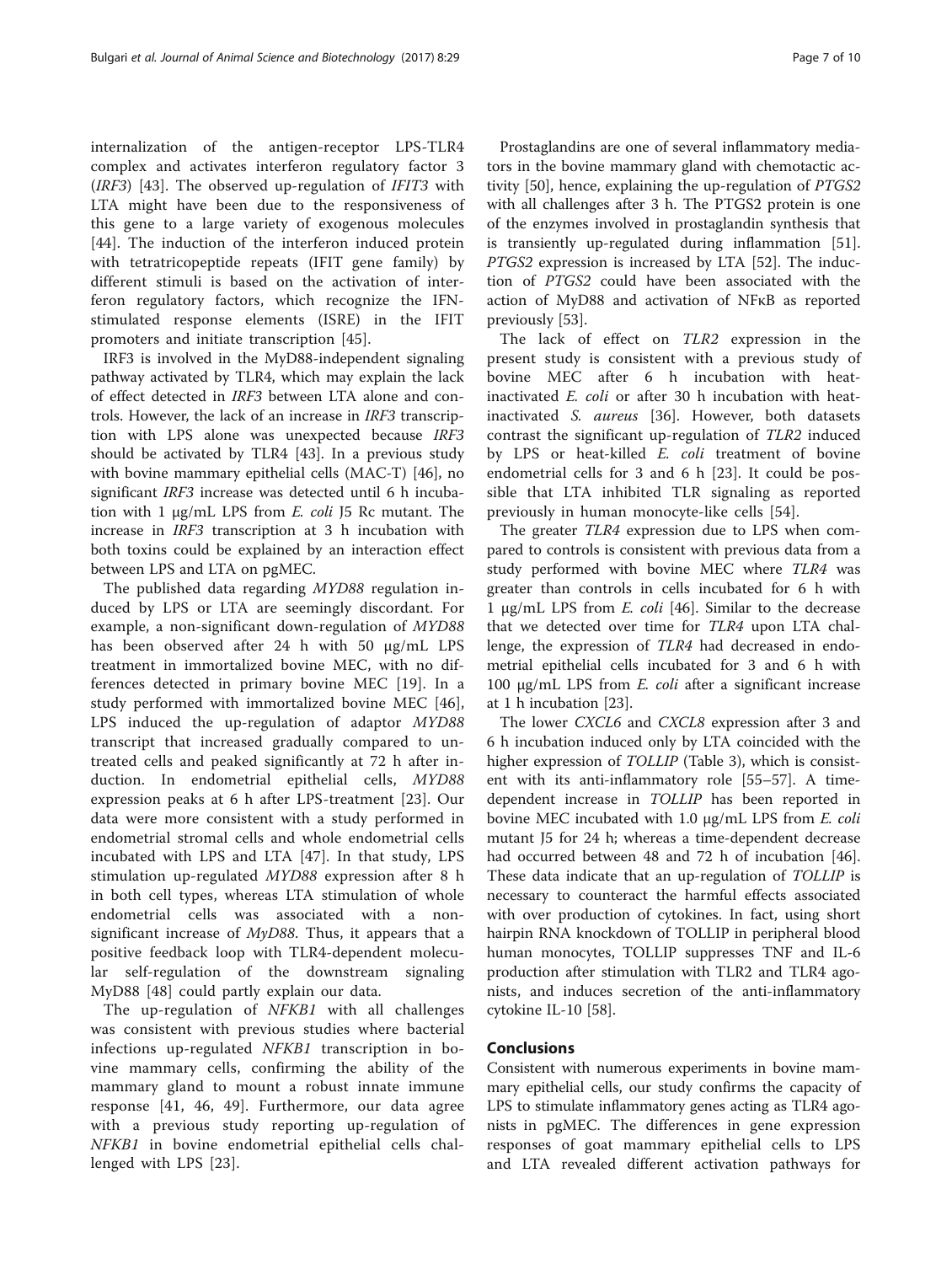<span id="page-7-0"></span>these components of Gram-negative and Gram-positive bacterial cell walls. Further studies focused on protein expression changes should be carried out to confirm gene transcription variation at the translation level. Furthermore, genes and corresponding proteins involved in cellular apoptosis should be studied in order to investigate potential mechanisms damaging goat mammary tissue in response to inflammatory stimuli. The challenge with LPS compared to LTA generated much stronger and sustained responses that seem to reflect an adaptation to the more acute nature of mastitis caused by coliform bacteria. The lack of response for some pro-inflammatory cytokines during incubation with LTA indicates some degree of tolerance to this agent, consistent with chronic infections of the mammary tissue caused by Staphylococcal species.

## Additional file

[Additional file 1:](dx.doi.org/10.1186/s40104-017-0162-8) Additional materials. RNA extraction, purification, and quality assessment; selection of genes, primer design, quantitative RT-PCR, Table S1. Genes analyzed by quantitative PCR, and Table S2. Oligonucleotide primer sequences. (DOCX 31 kb)

#### Abbreviations

ACTB: Actin beta; CCL2: C-C motif chemokine ligand 2; CCL5: C-C motif chemokine ligand 5; CXCL6: C-X-C motif chemokine ligand 6; CXCL8: Interleukin 8; GAPDH: Glyceraldehyde-3-phosphate dehydrogenase; IFIT: Interferon induced protein with tetratricopeptide repeats; IFIT3: Interferon induced protein with tetratricopeptide repeats 3; IFN: Interferon; IL1B: Interleukin 1 beta; IL6: Interleukin 6; IRF3: Interferon regulatory factor 3; ISRE: IFN-stimulated response elements; LPS: Gram-negative lipopolysaccharide; LTA: Gram-positive lipoteichoic acid; LTF: Lactoferrin; MEC: Mammary epithelial cells; MYD88: Myeloid differentiation primary response 88; NFKB1: Nuclear factor of kappa light polypeptide gene enhancer in B-cells 1; pgMEC: Primary goat mammary epithelial cells; pMEC: Primary mammary epithelial cells; PTGS2: Prostaglandin-endoperoxide synthase 2; qPCR: Quantitative real-time PCR; T: Time; TLR: Toll-like receptors; TLR1-TLR10: Toll-like receptors 1–10; TLR2: Toll-like receptor 2; TLR4: Toll-like receptor 4; TNF: Tumor necrosis factor alpha; TOLLIP: Toll interacting protein; TRT: Treatment; UXT: Ubiquitously expressed prefoldin like chaperone

#### Acknowledgments

We greatly appreciate the support of Prof. Peter Dovč, Department of Animal Science, University of Ljubljana, Slovenia, for providing access to the mammary epithelial cells.

## Funding

Funding for this study was provided by the Future Interdisciplinary Research Explorations grant program of the Office of Research, College of ACES, University of Illinois at Urbana-Champaign, through the USDA National Institute of Food and Agriculture Hatch project ILLU-538-395 (Accession Number 0232734) and ILLU-538-914.

### Availability of data and materials

The datasets during and/or analyzed during the current study available from the corresponding authors on reasonable request.

#### Authors' contributions

OB and XD performed the experiments, performed analyses, and analyzed data. ALR, AMC and JJL drafted the manuscript. JJL conceived the experiment and proofread the manuscript. All authors participated in data interpretation. All authors approved the final version of the manuscript.

#### Authors' information

O. Bulgari is PhD degree candidate at Department of Molecular and Translational Medicine, University of Brescia, Brescia 25123, Italy. X. Dong is PhD degree candidate at Institute of Animal Nutrition, Sichuan Agricultural University, Chengdu, 611130, China. A. L. Roca is Associate Professor in the Department of Animal Sciences, University of Illinois at Urbana-Champaign, Urbana, IL, 61801, USA.A. M. Caroli is Professor at Department of Molecular and Translational Medicine, University of Brescia, Brescia 25123, Italy. J. J. Loor is Associate Professor in the Department of Animal Sciences, University of Illinois at Urbana-Champaign, Urbana, IL, 61801, USA.

#### Competing interests

The authors declare that they have no competing interests.

#### Consent for publication

Not applicable.

#### Ethics approval and consent to participate Not applicable.

#### Author details

<sup>1</sup>Department of Animal Sciences and Division of Nutritional Sciences, University of Illinois at Urbana-Champaign, Urbana, IL 61801, USA. <sup>2</sup> Department of Molecular and Translational Medicine, University of Brescia, Brescia 25123, Italy. <sup>3</sup>Institute of Animal Nutrition, Sichuan Agricultural University, Chengdu 611130, China. <sup>4</sup>Division of Nutritional Sciences University of Illinois at Urbana-Champaign, Urbana, IL 61801, USA.

## Received: 6 September 2016 Accepted: 21 March 2017 Published online: 01 April 2017

#### References

- 1. Viguier C, Arora S, Gilmartin N, Welbeck K, O'Kennedy R. Mastitis detection: current trends and future perspectives. Trends Biotechnol. 2009;27:486–93.
- 2. Ribeiro MG, Lara GHB, Bicudo SD, Souza AVG, Salerno T, Siqueira AK, et al. An unusual gangrenous goat mastitis caused by Staphylococcus aureus, Clostridium perfringens and Escherichia coli co-infection. Arq Bras Med Vet Zootec. 2007;59:810–2.
- Radostits OM, Gay C, Hinchcliff K, Constable P. Veterinary medicine a textbook of the diseases of cattle, horses, sheep, pigs and goats. 10th ed. Edinburgh: Elsevier Saunders; 2007.
- 4. Moyes KM, Drackley JK, Salak-Johnson JL, Morin DE, Hope JC, Loor JJ. Dietary-induced negative energy balance has minimal effects on innate immunity during a Streptococcus uberis mastitis challenge in dairy cows during midlactation. J Dairy Sci. 2009;92:4301–16.
- 5. Moyes KM, Drackley JK, Morin DE, Loor JJ. Greater expression of TLR2, TLR4, and IL6 due to negative energy balance is associated with lower expression of HLA-DRA and HLA-A in bovine blood neutrophils after intramammary mastitis challenge with Streptococcus uberis. Funct Integr Genom. 2010;10: 53–61.
- 6. Loor JJ, Moyes KM, Bionaz M. Functional adaptations of the transcriptome to mastitis-causing pathogens: the mammary gland and beyond. J Mamm Gland Biol Neoplasia. 2011;16:305–22.
- 7. Huang J, Luo G, Zhang Z, Wang X, Ju Z, Qi C, et al. iTRAQ-proteomics and bioinformatics analyses of mammary tissue from cows with clinical mastitis due to natural infection with Staphylococci aureus. BMC Genomics. 2014;15:839.
- 8. Qian C, Cao X. Regulation of Toll-like receptor signaling pathways in innate immune responses. Ann N Y Acad Sci. 2013;1283:67–74.
- 9. Tirumurugaan KG, Dhanasekaran S, Dhinakar Raj G, Raja A, Kumanan K, Ramaswamy V. Differential expression of toll-like receptor mRNA in selected tissues of goat (Capra hircus). Vet Immunol Immunopathol. 2010;133:296–301.
- 10. Ma JL, Zhu YH, Zhang L, Zhuge ZY, Liu PQ, Yan XD, et al. Serum concentration and mRNA expression in milk somatic cells of toll-like receptor 2, toll-like receptor 4, and cytokines in dairy cows following intramammary inoculation with Escherichia coli. J Dairy Sci. 2011;94:5903–12.
- 11. Carvajal AM, Huircan P, Lepori A. Single nucleotide polymorphisms in immunity-related genes and their association with mastitis in Chilean dairy cattle. Genet Mol Res. 2013;12:2702–11.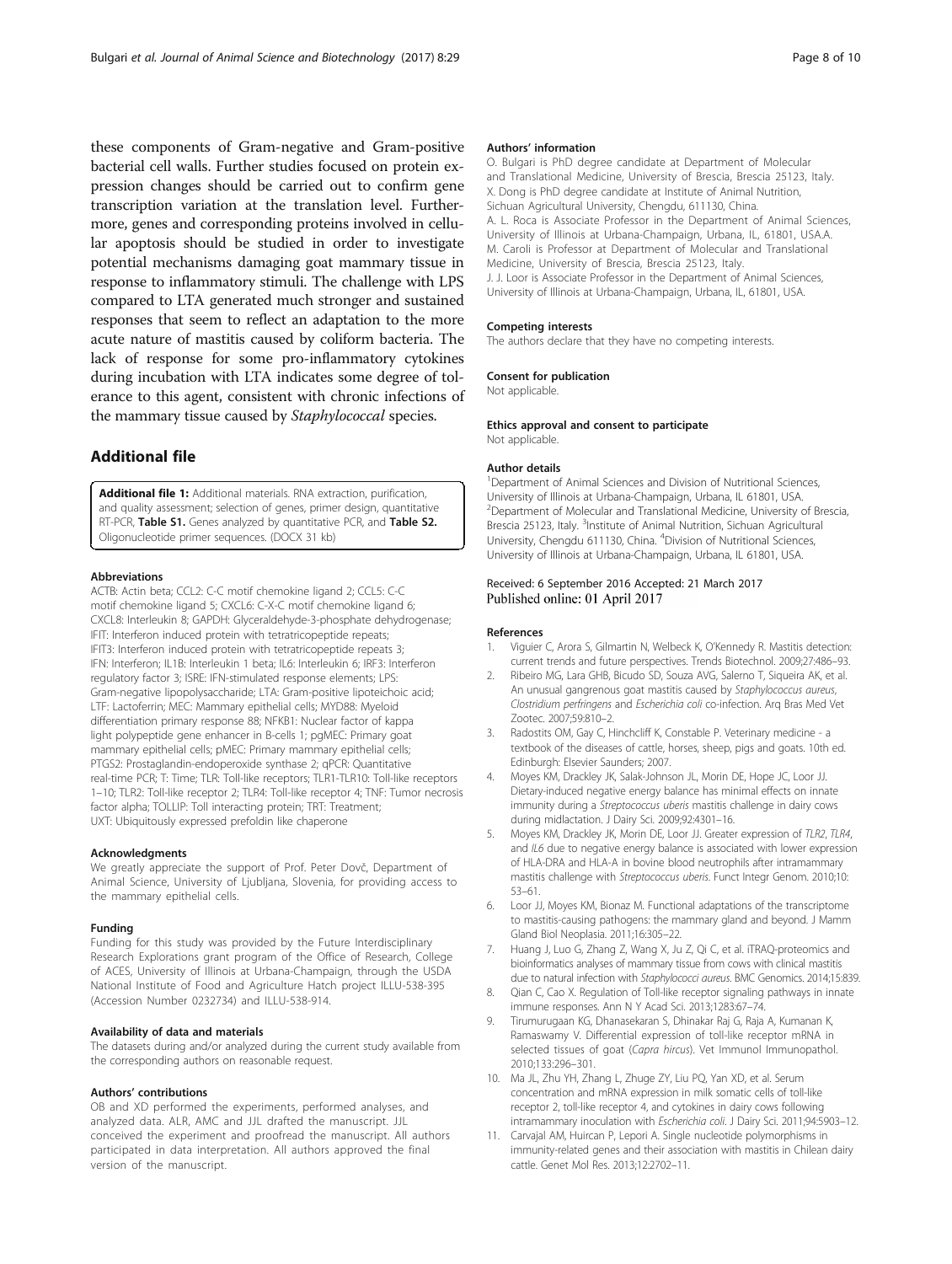- <span id="page-8-0"></span>12. Beecher C, Daly M, Ross RP, Flynn J, McCarthy TV, Giblin L. Characterization of the bovine innate immune response in milk somatic cells following intramammary infection with Streptococcus dysgalactiae subspecies dysgalactiae. J Dairy Sci. 2012;95:5720–9.
- 13. Poltorak A, He X, Smirnova I, Liu MY, Van Huffel C, Du X, et al. Defective LPS signaling in C3H/HeJ and C57BL/10ScCr mice: mutations in TLR4 gene. Science. 1998;282:2085–8.
- 14. Schwandner R, Dziarski R, Wesche H, Rothe M, Kirschning CJ. Peptidoglycan and lipoteichoic acid-induced cell activation is mediated by toll-like receptor 2. J Biol Chem. 1999;274:17406–9.
- 15. Takeda K, Akira S. Toll-like receptors in innate immunity. Int Immunol. 2005; 17:1–14.
- 16. Akira S. Pathogen recognition by innate immunity and its signaling. Proc Jpn Acad Ser B Phys Biol Sci. 2009;85:143–56.
- 17. Ogorevc J, Dovč P. Relative quantification of beta-casein expression in primary goat mammary epithelial cell lines. Genet Mol Res. 2015;14:3481–90.
- 18. Kadegowda AKG, Bionaz B, Piperova LS, Erdman RA, Loor JJ. Peroxisome proliferator-activated receptor-γ activation and long chain fatty acids alter lipogenic gene networks in bovine mammary epithelial cells to various extents. J Dairy Sci. 2009;92:4276–89.
- 19. Strandberg Y, Gray C, Vuocolo T, Donaldson L, Broadway M, Tellam R. Lipopolysaccharide and lipoteichoic acid induce different innate immune responses in bovine mammary epithelial cells. Cytokine. 2005; 31:72–86.
- 20. Gilbert FB, Cunha P, Jensen K, Glass EJ, Foucras G, Robert-Granie C, et al. Differential response of bovine mammary epithelial cells to Staphylococcus aureus or Escherichia coli agonists of the innate immune system. Vet Res. 2013;44:40.
- 21. Schröder NW, Morath S, Alexander C, Hamann L, Hartung T, Zahringer V, et al. Lipoteichoic acid (LTA) of Streptococcus pneumoniae and Staphylococcus aureus activates immune cells via toll-like receptor (TLR)-2, lipopolysaccharide-binding protein (LBP), and CD14, whereas TLR-4 and MD-2 are not involved. J Biol Chem. 2003;278:15587–94.
- 22. Bougarn S, Cunha P, Harmache A, Fromageau A, Gilbert FB, Rainard P. Muramyl dipeptide synergizes with Staphylococcus aureus lipoteichoic acid to recruit neutrophils in the mammary gland and to stimulate mammary epithelial cells. Clin Vaccine Immunol. 2010;17:1797–809.
- 23. Fu Y, Liu B, Feng X, Liu Z, Liang D, Li F, et al. Lipopolysaccharide increases toll-like receptor 4 and downstream toll-like receptor signaling molecules expression in bovine endometrial epithelial cells. Vet Immunol Immunopathol. 2013;151:20–7.
- 24. Mancek-Keber M, Jerala R. Postulates for validating TLR4 agonists. Eur J Immunol. 2015;45:356–70.
- 25. Morath S, Geyer A, Hartung T. Structure-function relationship of cytokine induction by lipoteichoic acid from Staphylococcus aureus. J Exp Med. 2001; 193:393–7.
- 26. Hu H, Wang JQ, Bu DP, Wei HY, Zhou LY, Li F, et al. In vitro culture and characterization of a mammary epithelial cell line from Chinese Holstein dairy cow. PLoS ONE. 2009;4:e7636.
- 27. Prpar Mihevc S, Ogorevc J, Dovc P. Lineage-specific markers of goat mammary cells in primary culture. In Vitro Cell Dev Biol Anim. 2014;50: 926–36.
- 28. Nedoszytko B, Sokołowska-Wojdyło M, Ruckemann-Dziurdzińska K, Roszkiewicz J, Nowickiù RJ. Chemokines and cytokines network in the pathogenesis of the inflammatory skin diseases: atopic dermatitis, psoriasis and skin mastocytosis. Postepy Dermatol Alergol. 2014;31:84–91.
- 29. Haberstroh U, Pocock J, Gómez-Guerrero C, Helmchen U, Hamann A, Gutierrez-Ramos JC, et al. Expression of the chemokines MCP-1/CCL2 and RANTES/CCL5 is differentially regulated by infiltrating inflammatory cells. Kidney Int. 2002;62:1264–76.
- 30. Rossi D, Zlotnik A. The biology of chemokines and their receptors. Annu Rev Immunol. 2000;18:217–42.
- 31. Jia T, Leiner I, Dorothee G, Brandl K, Pamer EG. MyD88 and type I interferon receptor-mediated chemokine induction and monocyte recruitment during Listeria monocytogenes infection. J Immunol. 2009;183:1271–8.
- 32. Lee PY, Li Y, Kumagai Y, Xu Y, Weinstein JS, Kellner ES, et al. Type I interferon modulates monocyte recruitment and maturation in chronic inflammation. Am J Pathol. 2009;175:2023–33.
- 33. Mancuso G, Midiri A, Biondo C, Beninati C, Zummo S, Galbo R, et al. Type I IFN signaling is crucial for host resistance against different species of pathogenic bacteria. J Immunol. 2007;178:3126–33.
- 34. Decker T, Muller M, Stockinger S. The yin and yang of type I interferon activity in bacterial infection. Nat Rev Immunol. 2005;5:675–87.
- 35. Weyrich AS, McIntyre TM, McEver RP, Prescott SM, Zimmerman GA. Monocyte tethering by P-selectin regulates monocyte chemotactic protein-1 and tumor necrosis factor-alpha secretion. Signal integration and NF-kappa B translocation. J Clin Invest. 1995;95:2297–303.
- 36. Sorg D, Danowski K, Korenkova V, Rusnakova V, Küffner R, Zimmer R, et al. Microfluidic high-throughput RT-qPCR measurements of the immune response of primary bovine mammary epithelial cells cultured from milk to mastitis pathogens. Animal. 2013;7:799–805.
- 37. Villena J, Aso H, Kitazawa H. Regulation of toll-like receptors-mediated inflammation by immunobiotics in bovine intestinal epitheliocytes: role of signaling pathways and negative regulators. Front Immunol. 2014;5:421.
- 38. Sato S, Takeuchi O, Fujita T, Tomizawa H, Takeda K, Akira S. A variety of microbial components induce tolerance to lipopolysaccharide by differentially affecting MyD88-dependent and independent pathways. Int Immunol. 2002;14:783–91.
- 39. Moser B, Wolf M, Walz A, Loetscher P. Chemokines: multiple levels of leukocyte migration control. Trends Immunol. 2004;25:75e84.
- 40. Schukken YH, Wilson DJ, Welcome F, Garrison-Tikofsky L, Gonzalez RN. Monitoring udder health and milk quality using somatic cell counts. Vet Res. 2003;34:579e96.
- 41. Bannerman DD, Chockalingam A, Paape MJ, Hope JC. The bovine innate immune response during experimentally-induced Pseudomonas aeruginosa mastitis. Vet Immunol Immunop. 2005;107:201–5.
- 42. Le JM, Vilcek J. Interleukin 6: a multifunctional cytokine regulating immune reactions and the acute phase protein response. Lab Invest. 1989;61: 588e602.
- 43. Cao D, Luo J, Chen D, Xu H, Shi H, Jing X, et al. CD36 regulates lipopolysaccharide-induced signaling pathways and mediates the internalization of Escherichia coli in cooperation with TLR4 in goat mammary gland epithelial cells. Sci Rep. 2016;6:23132.
- 44. Fensterl V, Sen GC. The ISG56/IFIT1 gene family. J Interf Cytok Res. 2011;31: 71–7.
- 45. Ogawa S, Lozach J, Benner C, Pascual G, Tangirala RK, Westin S, et al. Molecular determinants of crosstalk between nuclear receptors and toll-like receptors. Cell. 2005;122:707–21.
- 46. Ibeagha-Awemu EM, Lee JW, Ibeagha AE, Bannerman DD, Paape MJ, Zhao X. Bacterial lipopolysaccharide induces increased expression of toll-like receptor (TLR) 4 and downstream TLR signaling molecules in bovine mammary epithelial cells. Vet Res. 2008;39:11.
- 47. Rashidi N, Mirahmadian M, Jeddi-Tehrani M, Rezania S, Ghasemi J, Kazemnejad S, et al. Lipopolysaccharide and lipoteichoic acid-mediated pro-inflammatory cytokine production and modulation of TLR2, TLR4 and MyD88 expression in human endometrial cells. J Reprod Infertil. 2015;16:72–81.
- 48. Buchholz BM, Billiar TR, Bauer AJ. Dominant role of the MyD88-dependent signaling pathway in mediating early endotoxin-induced murine ileus. Am J Physiol Gastrointest Liver Physiol. 2010;299:G531–8.
- 49. Lee JW, Bannerman DD, Paape MJ, Huang MK, Zhao X. Characterization of cytokine expression in milk somatic cells during intramammary infections with Eschericha coli or Staphylococcus aureus by real-time PCR. Vet Res. 2006;37:219–29.
- 50. Craven N. Chemotactic factors for bovine neutrophils in relation to mastitis. Comp Immunol Microbiol Infect Dis. 1986;9:29–36.
- 51. Zbinden C, Stephan R, Johler S, Borel N, Bunter J, Bruckmaier RM, et al. The inflammatory response of primary bovine mammary epithelial cells to Staphylococcus aureus strains is linked to the bacterial phenotype. PLoS One. 2014;9:e87374.
- 52. Lin CH, Kuan IH, Lee HM, Lee WS, Sheu JR, Ho YS, et al. Induction of cyclooxygenase-2 protein by lipoteichoic acid from Staphylococcus aureus in human pulmonary epithelial cells: involvement of a nuclear factor-kBdependent pathway. Br J Pharmacol. 2001;134:543–52.
- 53. Carpenter S, Atianand M, Aiello D, Ricci EP, Gandhi P, Hall LL, et al. A long noncoding RNA induced by TLRs mediates both activation and repression of immune response genes. Science. 2013;341:789–92.
- 54. Kim H, Jung BJ, Jeong J, Chun H, Chung DK. Lipoteichoic acid from Lactobacillus plantarum inhibits the expression of platelet-activating factor receptor induced by Staphylococcus aureus lipoteichoic acid or Escherichia coli lipopolysaccharide in human monocyte-like cells. J Microbiol Biotechnol. 2014;24:1051–8.